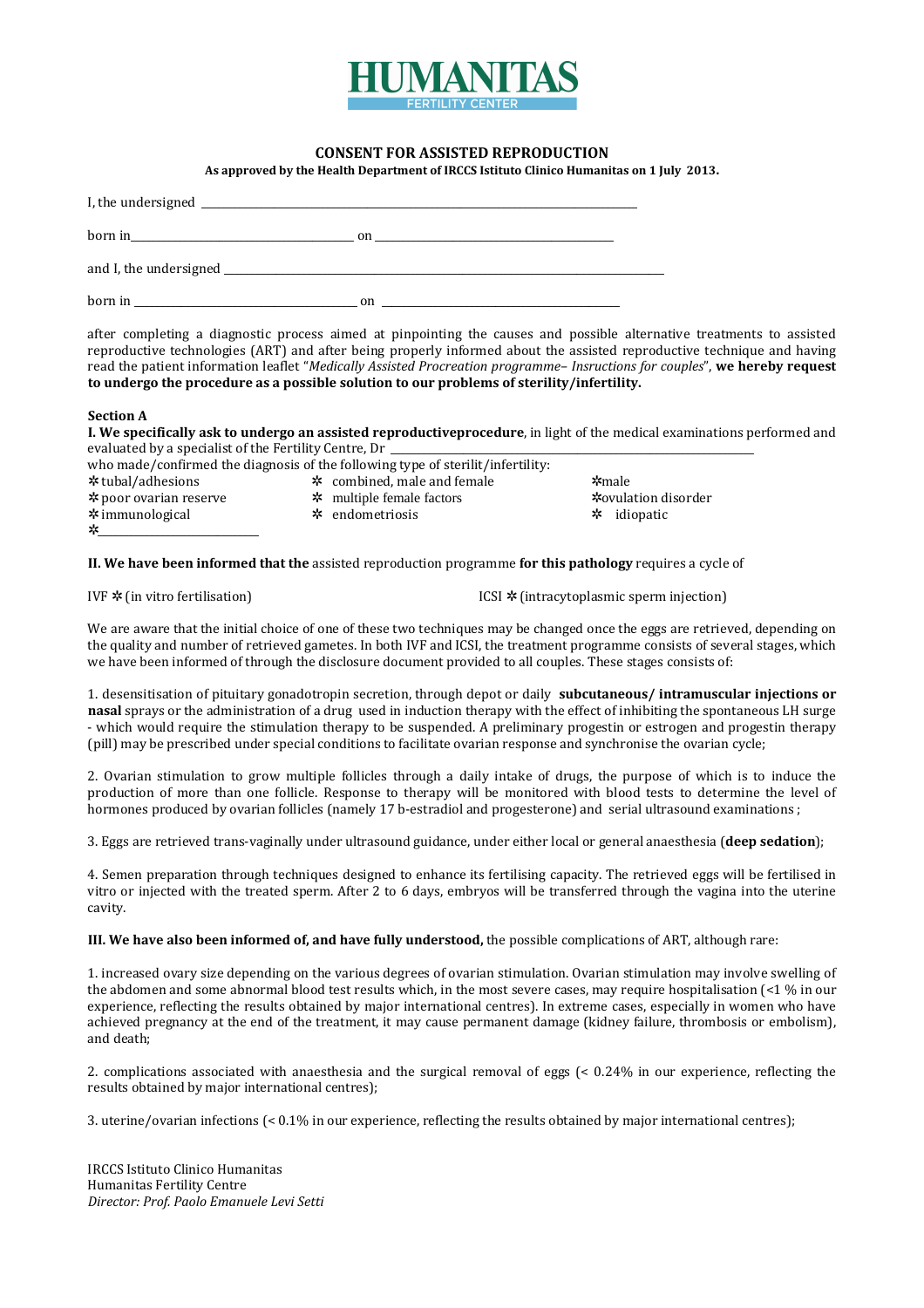

4. chances of pregnancy settling in outside the uterus (ectopic pregnancy), with an estimated rate of up to 4%;

5. induction therapy results in a rise in endogenous estrogen and progesterone levels for approximately 15 to 30 days, comparable to what is normally reported in the early stages of pregnancy. Studies conducted to date have not shown any increased risk of cancer related to the administration of these drugs. However, it is known that in presence of hormonesensitive cancers, a slight increase in tumor growth potential may be reported during the period of intake of the medication. There is currently no conclusive evidence in scientific literature that ovulation induction therapy and/or egg retrieval leads to an increased risk of cancer.

## **IV. We have also been informed of and we have fully understood the following.**

1. The medical team cannot guarantee that the treatment has a positive outcome. The success rates of the various treatments depend on many factors, such as the couple's age or the pathology that led to the treatment in the first place, and may greatly differ from a couple to another and from a cycle to another.

2. In the presence of ovarian cysts detected during the first ultrasound examination or later, it may be necessary to remove them through an aspiration procedure, or even to discontinue treatment.

3. If response to ovarian stimulation is thought to be in any way inadequate, the cycle may be discontinued at any time.

4. Even when monitored parameters are normal, there is a possibility that no egg will be retrieved.

5. Even when hormonal and biological parameters are normal for both male and female gametes, we cannot guarantee fertilisation, nor a successful division and subsequent development of fertilised eggs.

6. Not all follicles found during an ultrasound examination will produce eggs, and not all eggs retrieved are suitable for insemination. Also, the number of mature eggs ì used may, at the discretion of the medical team, be lower than the number of the viable eggs retrievedat.

7. The number of embryos to be transferred will vary in relation to the clinical history and age of the female partner, so as to guarantee the best chance of success, reducing the risk of multiple pregnancies and all associated complications. To this end, mature surplus embryos will be cryopreserved (with the couple's consent), so as not to cause unnecessary discomfort for the patient through additional cycles of induced ovulation, anaesthesia and egg retrieval. The presence of frozen embryos will guarantee another chance of pregnancy isfresh transfer fails or if the patient seeks a second pregnancy after a successful fresh transfer.

## 8. The medical team will act according to:

a. the guidelines of the 'Practice Committee of the Society for Assisted Reproductive Technology' and 'Practice Committee of the American Society for Reproductive Medicine' (Fertil Steril 2013;99:44–6), that provide for a 2 embryo transfer in **goodprognosis** patients **aged 38 or younger,** while a **single embryo** transfer may be appropriate in good-prognosis patients aged 35 or younger (Good Clinical Treatment in ART, European Society of Human Reproduction and Embriology, 2008);

b. the directions on Assisted Reproductive Procedures provided by "Società Italiane di Medicina della Riproduzione" (Italian Society of Reproductive Medicine) after Constitutional Court decision no.151 of 8 May 2009, on Italian Law 40/2004. According to these directions, in all cases where repeated cycles of multiple follicular growth inductionare not advisable because of a past or persistent, ongoing disease when the couple applies for an ART programme and has **agreed to embryo cryopreservation (freezing)**, the ART procedure will be optimised by using all suitable eggs (no more than 10-12 eggs, except under specific conditions), with the possible freezing of surplus embryos, to be transferred at a later date. More specifically, this approach will be adopted in the following cases:

- previous Ovarian Hyperstimulation Syndrome (OHSS) or patients with high risk of OHSS;
- repeated implantation failure and/or patients over the age of 38 years;
- congenital or acquired thrombophilia;
- non-obstructive azoospermia or cryptozoospermia and, in general, all cases of high risk of failing to retrieve male gametes or severely reducedfertilising capacity;
- previous hormone-dependent cancer (ovary, breast, tyroid, etc.);
- autoimmune diseases (lupus, multiple sclerosis, etc.);
- previous pelvic surgery for stage III/IV endometriosis;
- systemic diseases (cardiovascular, renal, hepaticetc);
- patients who underwent preimplantation genetic diagnosis;
- patients who underwent organ transplantation;
- history of failed fertilisation attempts.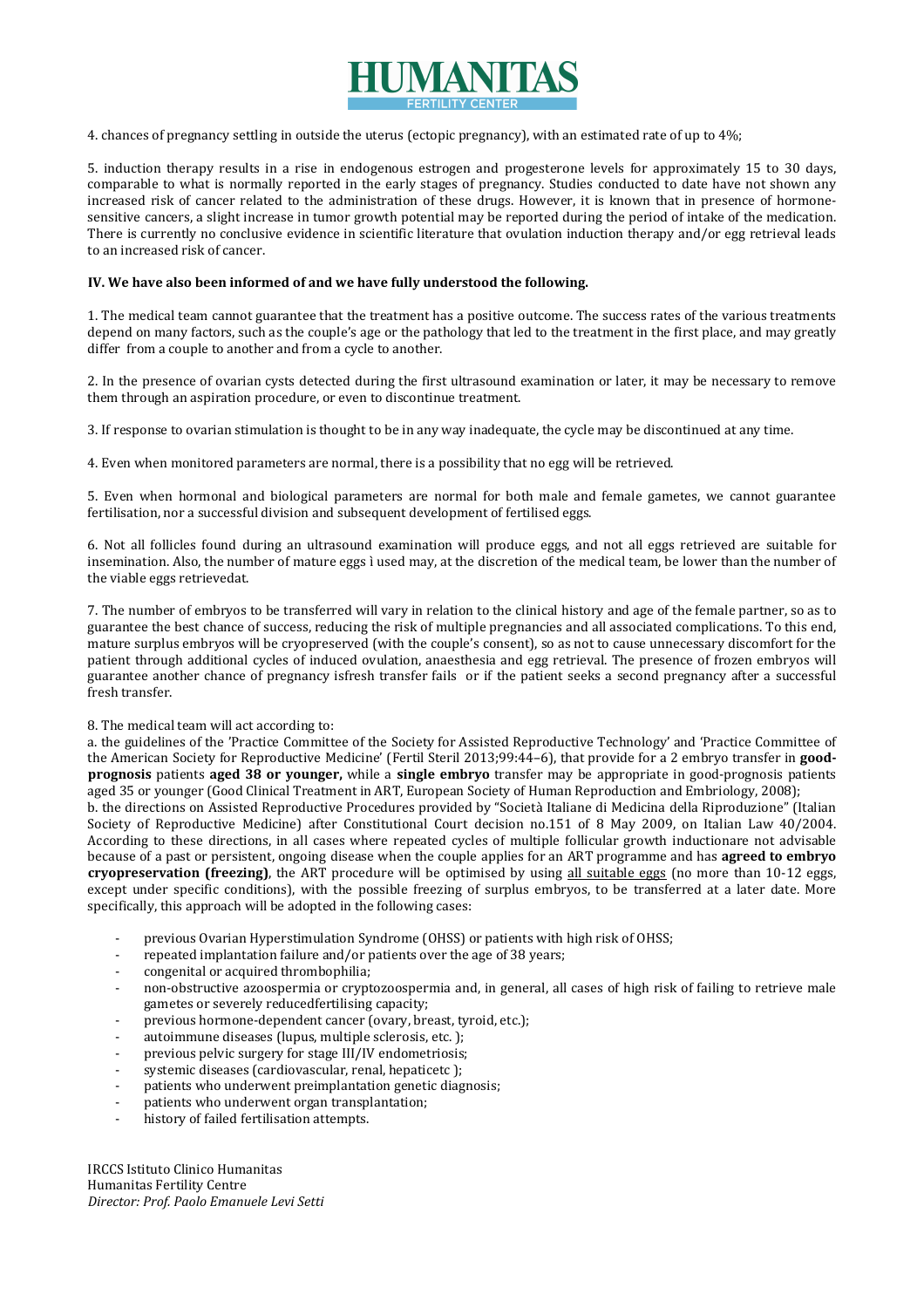

9. In addition to avoiding the repetition of ovarian stimulation cycles, embryo freezing is also necessary in cases of:

- serious impediment or risk to the patient:
- potential risk to the fetus:

In both cases (sections 8 and 9) it is intended to enable the couple to achieve optimal chances of a successful pregnancy, and to reduce the risks related to the onset of multiple pregnancies (risks for both the patient and the fetus);

10. Frozen embryos will be transferred as soon as possible after termination of the impediment (disease, specific risk) that led to their freezing, or after the negative outcome of a fresh transfer or the positive outcome of a pregnancy obtained following the transfer of fresh or frozen embryos. In any case, viable or evolutionary embryos will not be destroyed or discarded (see embryo cryopreservation consent form).

11. The couple must give their consent to the possibility of freezing surplus embryos after fresh transfer and/or to the freezing of surplus eggs. The couple may also give their consent to **cryopreserve surplus eggs and/or embryos**, as the two conditions are not mutually exclusive.

12. Denying the opportunity to freeze embryos implies that a small number of eggs can be used (3-4 eggs based on the couple's specific conditions) and that all developed embryos must be transferred.

13. Since the probability of egg fertilisation and cell division is in no way predictable, it may occur that there will be no embryos to transfer.

14. If microscopic analysis highlights irreversible abnormalities in the developing embryo (embryos developed after division of zygotes with abnormal pronuclear number), the couple will be informed before the transfer and shall indicate or confirm their determination not to proceed with the transfer of abnormal embryos (see separate section in this consent).

15. Once pregnancy is achieved, there is a higher incidence of spontaneous abortion (increased rate in relation to maternal age) and an increased risk of some obstetric complications has been observed (premature birth, abnormal implantation of the placenta, reduced birth weight ). It must be considered that such increased risk of obstetric complications can be observed in infertile patients who conceive, regardless of whether they underwent assisted reproductive techniques. There are numerous data confirming that infertile patients are at higher risk, regardless of how the pregnancy is achieved.

16. There is an increased incidence of multiple pregnancies (up to 30% in relation to maternal age) and this probability is directly proportional to the number of transferred embryos. The medical team shall endeavor to reduce this possibility, which poses a serious threat to both the mother and the future child.

17. Compared with spontaneous pregnancies and ARTpregnancies of infertile show a significant increase, albeit modest (OR 1.28), of congenital malformations or birth defects in relation to the general population. A significantly increased risk has been found after ICSI treatment. It remains unclear whether this condition is related to the technique itself or the presence of a very severe male factor and the resulting transmission of risk factors related to the severity of the andrological status (Davies MJ et al, New England Journal of Medicine, 2012).

Assuming an incidence of congenital malformations between 1 and 3% in the general population, the risk of anomalies is estimated between 1 .3% and 3.9%. The data of our study (1996-2009) indicate a risk of neonatal congenital abnormalities in a proportion of 3.7% (95/2578 children born), including both pregnancies resulting from fresh transfer and after freezing eggs and embryos.

18. We are aware that the Italian legislation (Law 40/2004 and the guidelines of the law itself) does not require couples undergoing high-tech assisted reproductive procedures to have tests other than those required for couples seeking natural pregnancy or who have achieved spontaneous pregnancy. Therefore couples are not required to undergo any additional tests for their own and their future child's safety, other than those commonly prescribed for preconception care. Special tests are indicated only in the presence of specific risk factors in the couple's history, which must be specified in the preliminary consultation with the medical team. In general, genetic tests are required (tests for karyotype and Y chromosome microdeletions) only in the presence of a severe dyspermia.

19. Maternal age can affect the outcome. Genetic counseling, amniocentesis or chorionic villus sampling are recommended when maternal age is 35 years and older or in cases where there is a **family history** of a **specific genetic condition**.

20. We are aware that the Italian legislation imposes an **obligation to follow-up** (defined as the set of examinations and tests carried out in a systematic manner as part of pre-defined programmes) of pregnancies and children born through assisted reproductive techniques. To this end, the couple:

a. agrees to provide all useful information to learn about the evolution and the end of pregnancy and the postnatal development of the children born through these techniques;

b. authorises the medical team, within the limits of law and patient privacy and confidentiality, to contact their doctors (gynecologist, pediatrician etc.) in order to complete the follow-up job.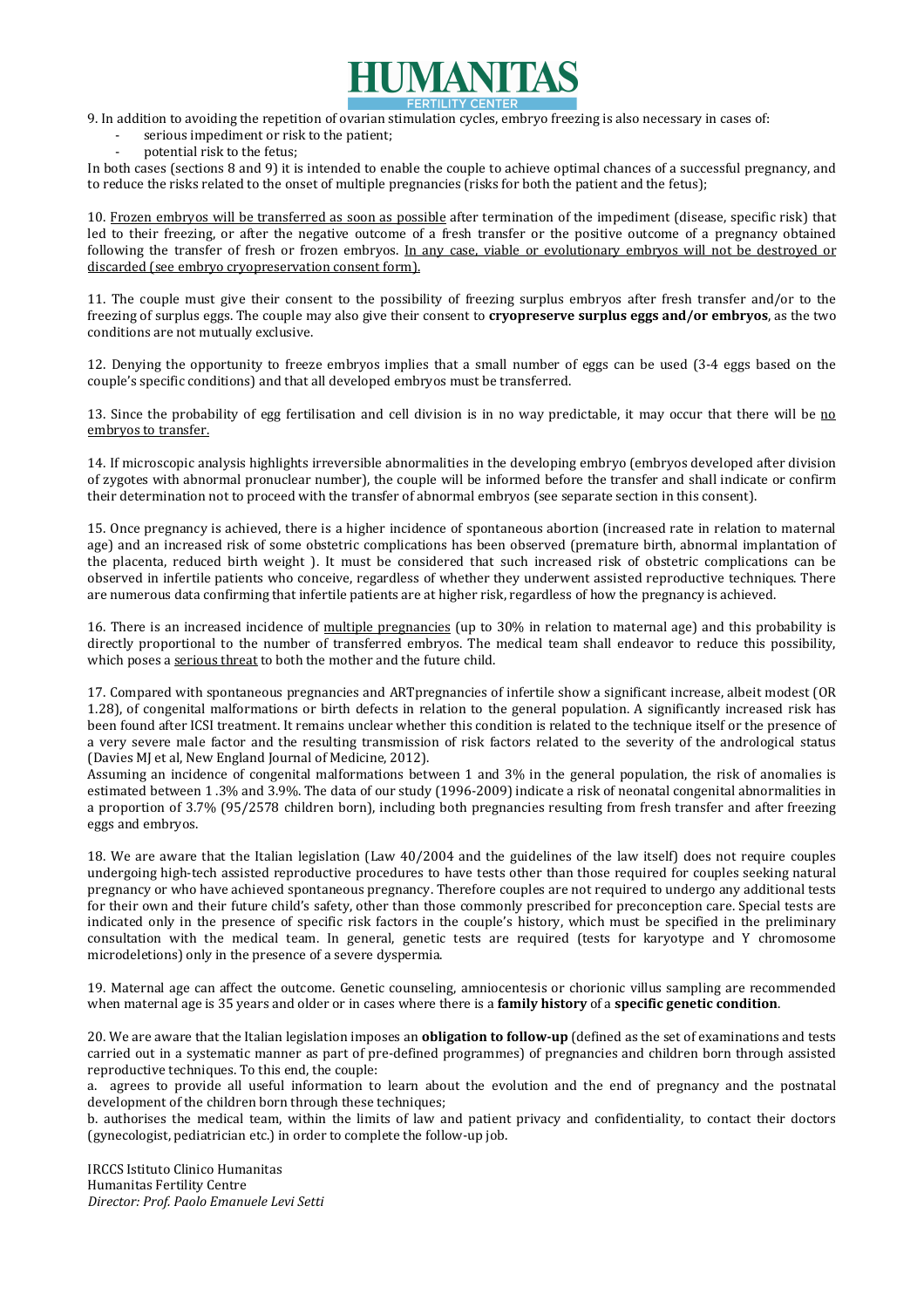

21. Prenatal and postnatal care will be offered with full respect for the couple's privacy, and the specific information about the technique that allowed the conception will not be disclosed.

22. Embarking on an assisted reproductive technique does not relieve couples seeking pregnancy from undergoing all the routine screening tests that are considered appropriate and prescribed by their own doctor, gynecologist or any other specialists with whom the couple must regularly remain in contact. L'équipe medica dell'Istituto è disponibile in ogni momento a collaborare con i medici di fiducia della coppia e, ove richiesto espressamente, di farsi carico di richiedere o eseguire gli accertamenti di loro competenza.

23. Pursuant to art. 11 of Italian Law no. 40 dated 19.1.2004, the National Institute of Health has established a register of the centres authorised to operate as human assisted reproduction centres, of developed embryos and those born as a result of applying assisted reproductive techiques. Registration is mandatory.

# **Section B**

# **EMBRYO CRYOPRESERVATION CONSENT**

**I.** We have been informed of and we understand the reasons for and implications of embryo cryopreservation (freezing):

- 1. where the simultaneous transfer of all in-vitro fertilised and developed embryos may lead to a high risk of multiple pregnancy with all its inherent complications, for both the patient and the fetus;
- 2. where the patient's health conditions do not allow for embryo implantation, except with serious risks of complications for both the patient and the embryo itself.
- 3. that this technique allow to proceed with one additional attempt in case of failure of the first attempt, thereby avoiding a new cycle of ovarian stimulation;
- 4. that survival rates for frozen embryos cannot be predicted and may range from 0 to 100%;
- 5. that chances of implantation cannot be guaranteed and may vary depending on embryo number and quality;
- 6. that no increase in birth defects or development abnormalities has been reported in pregnancies achieved with frozen embryos compared to spontaneous pregnancies of infertile couples;
- 7. that the transfer may be performed during natural cycles or, alternatively, taking fertility hormones (estrogens and progesterone) by oral, transdermal, vaginal or intramuscular administration, to enhance endometrial development. We are also aware of the side effects of this therapy, although rare.
- 8. a valid consent from both partners is required to request embryo cryopreservation.
- 9. The couple will not be entitled to any compensation in case of loss or deterioration of the stored material, for any reason and/or despite the care taken by the Centre;

**II.** We acknowledge that we had a preliminary consultation with the medical team, during which health professionals answered our questions and clarified our doubts concerning the procedure we are about to undergo, including its success rate.

# **III.**

- 1. We have read, fully understood and agree to all the clauses in this consent form, including the clause in sect. A, point IV, no. 10, which makes clear that viable or evolutionary cryopreserved embryos will in no case be destroyed or discarded.
- 2. The Centre will not store frozen embryos indefinitely, except under specific conditions to be individually agreed upon with the Directors of the Centre. The Centre may at any time decide to give the frozen embryos back to the couple/patient, who shall bear the cost of their transfer to another Tissue Bank, in compliance with the Italian Law on embryo transportation and storage.
- 3. We are aware that the frozen embryos will have to be transferred to the woman's uterus in the future. Unused (abandoned) embryos will be stored at the Centre for a period of time not specified by the current law or moved to another bank/centre, in the event of changes to the law.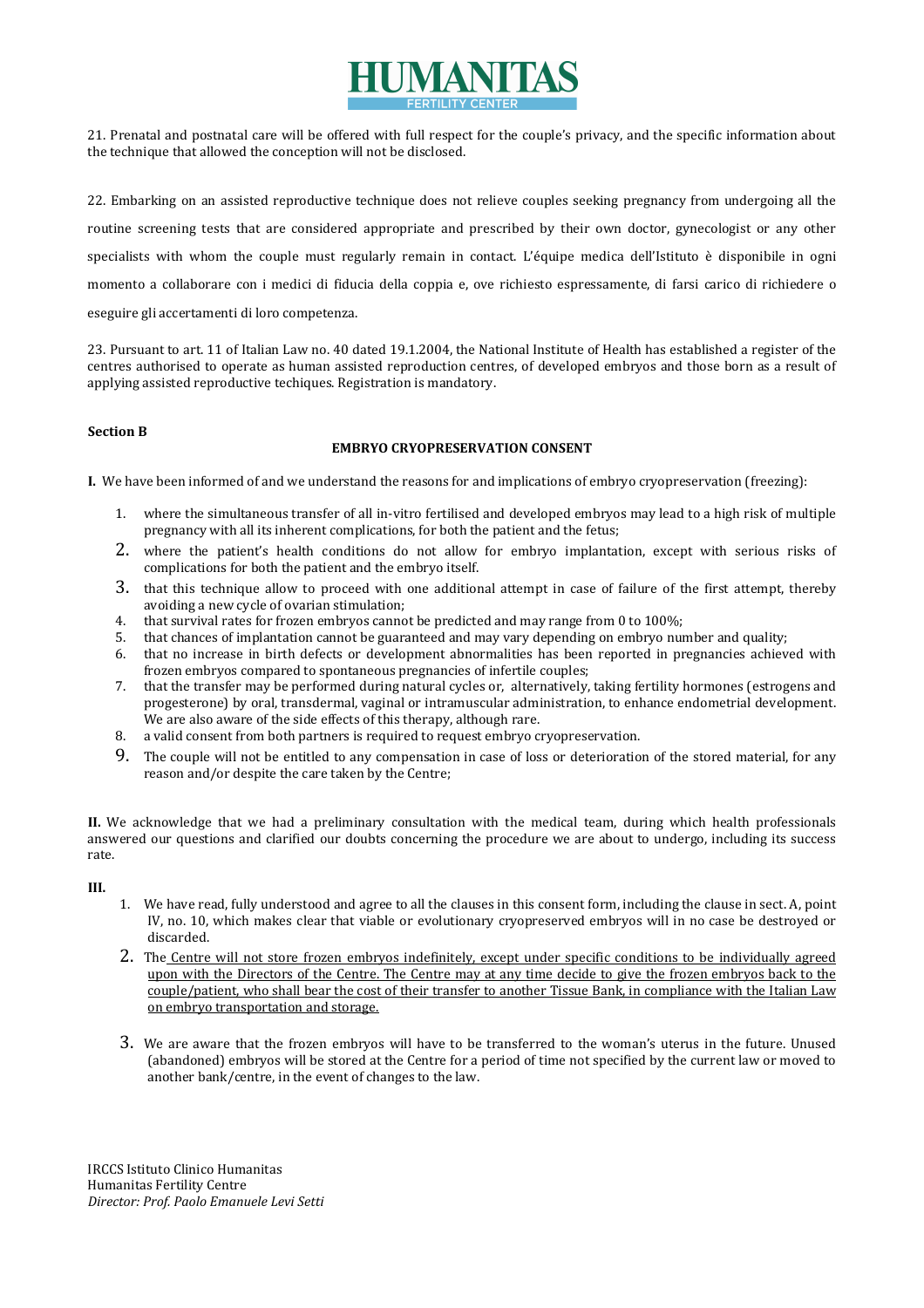

4. At the present time, and subject to changes to the current law, embryo freezing does not require the couple to pay for any costs related to the embryo cryopreservation and storage process from the date of cryopreservation to the date of their transfer to the woman's uterus or to another authorised Centre.

# 5. The couple shall **renew this agreement on an annual basis**.

We have read and understood the above and:

✲ **YES** We agree to the cryopreservation of any embryos developed in the laboratory of Istituto Clinico Humanitas and not transferred to the uterus as a result of the assessments made by the medical team. We therefore agree to the cryopreservation of any surplus embryos.

✲**NO** We do not agree to the cryopreservation of any surplus embryos. We are therefore aware of the conditions requiring the medical team to use a reduced number of oocytes.

#### **Section C INFORMED CONSENT TO THE EGG FREEZING PROGRAMME**

**I.** We have been informed of the opportunity to freeze our eggs. We have been explained that this method has led to very different results in the various Centres for assisted reproduction and the ASRM (American Society for Reproductive Medicine) has lifted its experimental designation of egg freezing only since January 2013.

**II.** We are aware that oocyte cryopreservation is an option for us to keep seeking a pregnancy:

- 1. without having to undergo another stimulation therapy and egg retrieval;
- 2. in the event of failure to obtain sperm on the day of egg retrieval.

**III.** As a result of the information received we have understood that:

- 1. egg survival rates after freezing cannot be predicted and may vary from 0 to 100%;
- 2. only some oocytes (metaphase II) can be cryopreserved and a micro-sperm injection (ICSI) will be needed to achieve fertilisation;
- 3. at the current state of knowledge, the chances of egg fertilisation, division and implantation may change depending on the chosen protocol, and the results obtained in the centres that offer this option are less uniform than those observed with other methods;
- 4. no increase in birth defects or development abnormalities has been reported in pregnancies achieved with frozen eggs, although the number of babies born through this method is still lower than that observed with other methods, (over 1000 children born as at September 2009 according to the international literature and more than 290 pregnancies in our experience as at June 2013).

**IV.** We are aware that:

- 1. the request for gamete cryopreservation is a free choice of the female partner.
- 2. an annual contribution to cryopreservation service costs will be required at the time of storage (date of cryopreservation or transfer from another centre), The Centre will not store frozen embryos indefinitely, except under specific conditions to be individually agreed upon, and may at any time decide to give the frozen embryos back to the couple/patient, who shall bear the cost of their transfer to another Tissue Bank, in compliance with the relevant Italian Law, or request our Centre to destroy them or donate them for research purposes.
- 3. eggs will be stored for twelve months **(from the time of freezing or transfer from another centre)** at the end of which this agreement shall be renewed. If patients fail to apply for renewal and to pay storage costs, the Centre will be allowed to discard their cryopreserved oocytes.
- 4. at our Centres, cryopreserved gametes can be used in patients aged up to 50 years (based on the code of ethics of the Medical Association);
- 5. the request for transfer of cryopreserved gametes to another Centre can only be done by the undersigned, who will bear the costs of the procedure and the transfer itself in accordance with the provisions of the law.
- 6. The patient has been informed that she will not be entitled to any compensation in case of loss or deterioration of the stored material, for any reason and/or despite the care taken by the Centre. The patient authorises the Centre to destroy her gametes in the event of her death.

We have read and understood the above and: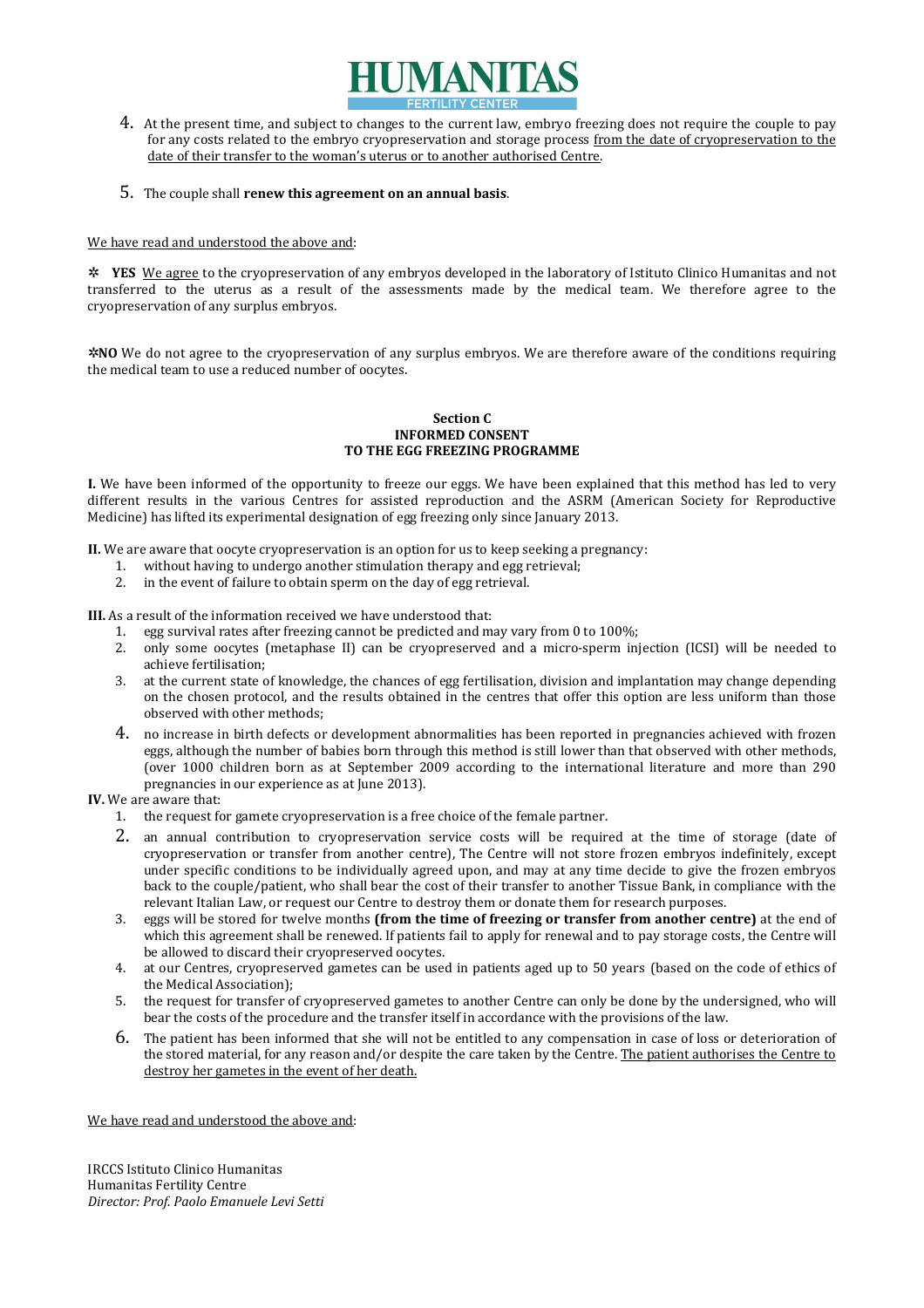

✲**YES** I agree to have my eggs frozen, if more eggs than can be used are retrieved, and I know that this condition does not exclude the possibility of freezing any non-transferred embryos, if agreed upon.

- ✲**NO** I do now agree to freeze my eggs and I desire that any surplus eggs are: ✲ Destroyed
	- ✲ Used for research purposes only (they cannot be used for procreation)

#### **Section D**

# **CONSENT TO SURPLUS GAMETE DONATION FOR RESEARCH (NON-VIABLE EGGS AND SPERM USED FOR NON-REPRODUCTIVE PURPOSES)**

#### ❒**YES** I AGREE TO DONATE

❒**NO** I DO NOT AGREE TO DONATE

# **Section E**

**DECLARATION PURSUANT to Article 14 of Italian Law 40/2004** 

The Director della Centre, or his representative, has informed us of the possibility that our embryo(s) may be affected severe and irreversible developmental abnormalities (abnormal pronuclear number). We have been informed that in these cases embryo transfer may be refused. If the embryological staff finds embryos with severe and irreversible developmental abnormalities, we request that:

# ✲ **NO abnormal embryos be transferred to the uterus**

✲ **Abnormal embryos be in any case transferred to the uterus**

### **Section F CONSENT TO ASSISTED REPRODUCTION FOR PATIENTS WITH EXISTING OR POTENTIAL DISEASES AND INCREASED RISK CONDITIONS**

(Warning: THIS SECTION IS TO BE COMPLETED WITH THE SUPPORT OF A SPECIALIST OF OUR FERTILITY CENTRE) As we applied to be part of the Assisted Reproduction programme of the Gynecology and Reproductive Medicine Unit of Istituto Clinico Humanitas, we hereby declare that we are aware of and have received all the information available about our condition of increased risk for:

\_\_\_\_\_\_\_\_\_\_\_\_\_\_\_\_\_\_\_\_\_\_\_\_\_\_\_\_\_\_\_\_\_\_\_\_\_\_\_\_\_\_\_\_\_\_\_\_\_\_\_\_\_\_\_\_\_\_\_\_\_\_\_\_\_\_\_\_\_\_\_\_\_\_\_\_\_\_\_\_\_\_\_\_\_\_\_\_\_\_\_ \_\_\_\_\_\_\_\_\_\_\_\_\_\_\_\_\_\_\_\_\_\_\_\_\_\_\_\_\_\_\_\_\_\_\_\_\_\_\_\_\_\_\_\_\_\_\_\_\_\_\_\_\_\_\_\_\_\_\_\_\_\_\_\_\_\_\_\_\_\_\_\_\_\_\_\_\_\_\_\_\_\_\_\_\_\_\_\_\_\_\_ \_\_\_\_\_\_\_\_\_\_\_\_\_\_\_\_\_\_\_\_\_\_\_\_\_\_\_\_\_\_\_\_\_\_\_\_\_\_\_\_\_\_\_\_\_\_\_\_\_\_\_\_\_\_\_\_\_\_\_\_\_\_\_\_\_\_\_\_\_\_\_\_\_\_\_\_\_\_\_\_\_\_\_\_\_\_\_\_\_\_\_ \_\_\_\_\_\_\_\_\_\_\_\_\_\_\_\_\_\_\_\_\_\_\_\_\_\_\_\_\_\_\_\_\_\_\_\_\_\_\_\_\_\_\_\_\_\_\_\_\_\_\_\_\_\_\_\_\_\_\_\_\_\_\_\_\_\_\_\_\_\_\_\_\_\_\_\_\_\_\_\_\_\_\_\_\_\_\_\_\_\_\_ \_\_\_\_\_\_\_\_\_\_\_\_\_\_\_\_\_\_\_\_\_\_\_\_\_\_\_\_\_\_\_\_\_\_\_\_\_\_\_\_\_\_\_\_\_\_\_\_\_\_\_\_\_\_\_\_\_\_\_\_\_\_\_\_\_\_\_\_\_\_\_\_\_\_\_\_\_\_\_\_\_\_\_\_\_\_\_\_\_\_\_ \_\_\_\_\_\_\_\_\_\_\_\_\_\_\_\_\_\_\_\_\_\_\_\_\_\_\_\_\_\_\_\_\_\_\_\_\_\_\_\_\_\_\_\_\_\_\_\_\_\_\_\_\_\_\_\_\_\_\_\_\_\_\_\_\_\_\_\_\_\_\_\_\_\_\_\_\_\_\_\_\_\_\_\_\_\_\_\_\_\_\_

✲The tests performed have not revealed an increased risk of the diseases screened for and the couple's family history did not suggest a greater risk than in the general population.

# **Section G Information pursuant to art. 13 of the Italian Personal Data Protection Code (Italian Legislative Decree no. 196 of 30 June 2003,)**

The personal information provided by you or retrieved from third parties (such as, for example, your general practitioner) will be used by the medical staff of Istituto Clinico Humanitas – in both paper and electronic format - solely for the purposes of **treatment, diagnosis, prevention, care and rehabilitation** and for all other related medical or administrative services. **With your consent, Humanitas will be able to use your personal data to carry out these activities.** Once you give your consent, your personal data may also be used: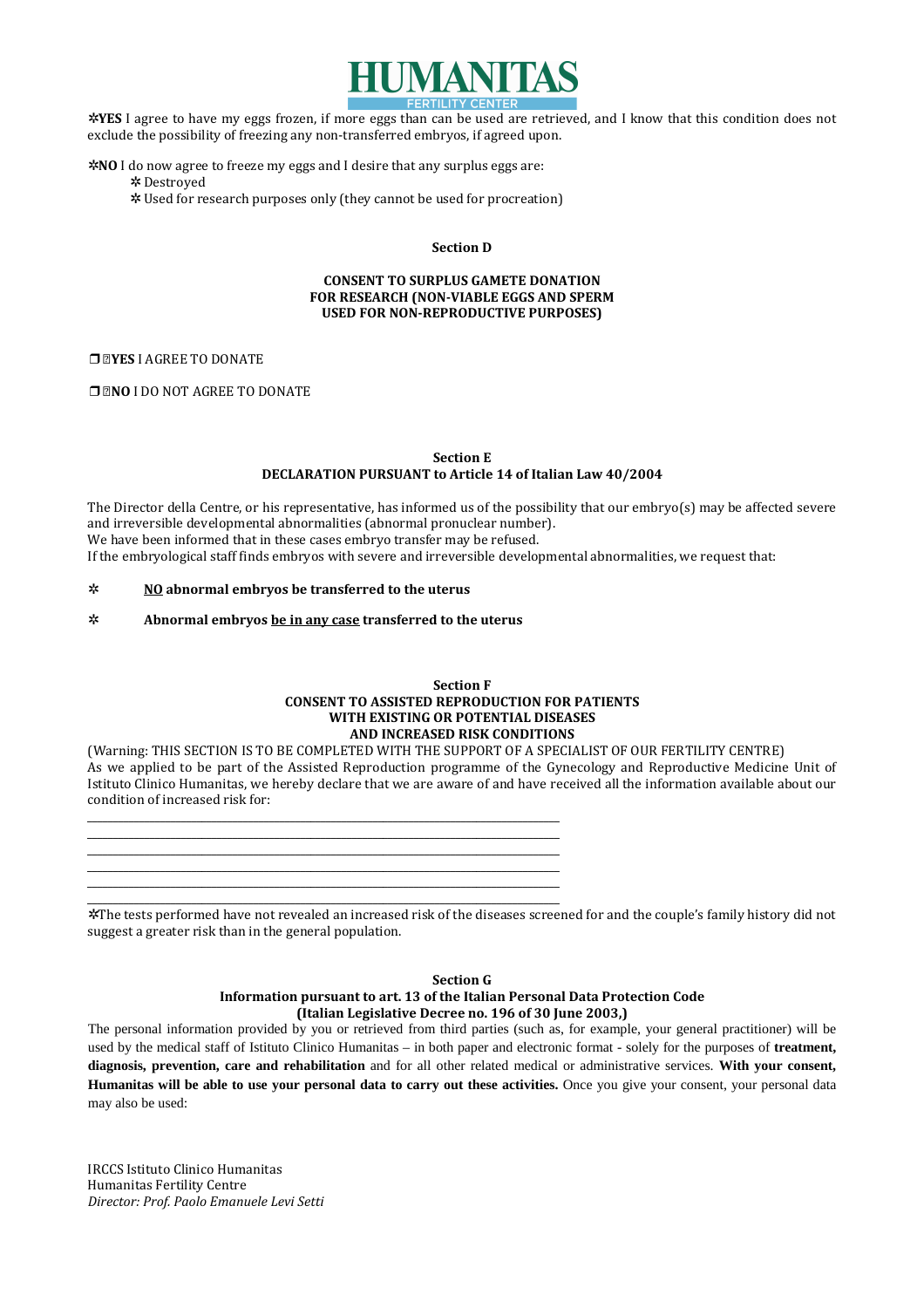

- to remind you about your **appointment dates** via e-mail or text message, and to send you, via fax or e-mail, the preparation instructions for the tests that will be performed;
- scientific research related to the disease for which you contacted Humanitas;
- to send you, via SMS, e-mail or mail, **information material** relating to prevention, cultural and charitable initiatives promoted by Humanitas and the associated Foundations.

To receive these notices, you need to provide a private fax number, mobile phone number, and/or email address, to ensure the required level of confidentiality. You are free to give or withhold consent to this without any repercussions on the level of care you will receive. Please note that you may revoke your consent at any time and that it may take a maximum of two to three weeks for your request to become effective.

Information about your state of health, the likelihood of your admission, inpatient or outpatient treatments at the Centre, may be disclosed (unless you specifically request to remain anonymous) to your close relatives or other authorised persons. Your data will not be disclosed to third parties, except as may be necessary to provide you with health services or as required by law.

In accordance with Italian Legislative Decree 196/03, Regional Executive Decision 5198L/2007 "CRS-SISS Health Care Information System", the associated regional provision "Processing of personal data within the CRS-SISS system – Information according to Art. 76 of Legislative Decree 196/2003" issued and distributed by the Lombardy Region and the "Guidelines on the Electronic Health Record and the health profile", Humanitas will allow access to your health information only if you have expressly agreed to that, as required and specified by law and by the above mentioned provision. We therefore ask for your consent to include your data in the following electronic systems:

**Electronic Health Record** (FSE – Fascicolo Sanitario Elettronico ): an electronic tool that provides the patient's medical history to health and social workers, even of different healthcare facilities, or to your general practitioner. Please note that you can always refuse the inclusion of individual test results in your Electronic Health Record, if you believe that they require more privacy.

**Health Profile**: an electronic tool that allows Humanitas physicians to know which health services have been provided to the patient, incluing inpatient and outpatient treatments, through a comprehensive and complete view of the patient's problems. A health profile can be created only with your consent, which you may give by checking the appropriate box at the bottom of this form. If you do not agree, you will still be guaranteed the medical services requested.

You can learn at any time about the data that concern you, get to know how they were acquired, check if they are correct, complete, updated and well kept, and assert your rights in this regard, including the right to revoke your consent to the inclusion of these data in your health profile by contacting the Medical Director at the following numbers: tel. 02/8224.2301 - fax 02/8224.2299.

| We agree to the processing of my personal data, including sensitive data and health information, for<br>purposes of treatment, diagnosis, rehabilitation and prevention.                                                                                                                                                                                                                                                                                                                                                                                                                                      | $YES$ $\square$ | $NO \Box$    |
|---------------------------------------------------------------------------------------------------------------------------------------------------------------------------------------------------------------------------------------------------------------------------------------------------------------------------------------------------------------------------------------------------------------------------------------------------------------------------------------------------------------------------------------------------------------------------------------------------------------|-----------------|--------------|
| We agree to the inclusion of our data in the so-called health profile, which allows Humanitas physicians to<br>know which health services have been provided to the patient, through a comprehensive and complete view   YES $\Box$<br>of the patient/couple's problems.                                                                                                                                                                                                                                                                                                                                      |                 | $NO \square$ |
| We agree to the possibility of being contacted via text message, e-mail or voice messages to remind me the<br>date of my appointments at Humanitas and via text messages, fax or e-mail, to send me the preparation<br>instructions for the tests that will be performed (these communications will be sent within the limits of the<br>data provided in the consent).                                                                                                                                                                                                                                        | YES $\square$   | $NO \Box$    |
| We agree to the processing of my/our personal data for <b>scientific research</b> activities related to the disease<br>for which I/we contacted Humanitas, according to the rules laid down by the Humanitas Scientific and Ethics<br>Committee. We are aware that the study and research programmes are submitted to the Scientific Committee<br>of Istituto Clinico Humanitas and, where required, to the approval of the Ethics Committee of Istituto<br>Clinico Humanitas and we are aware that, if required, we will be asked to sign a specific consent form for<br>each individual research programme. | YES $\Box$      | $NO \Box$    |
| We agree to receive text messages, e-mail and mail communications with information material relating to<br>prevention, cultural and charitable initiatives promoted by Humanitas and the associated Foundations.                                                                                                                                                                                                                                                                                                                                                                                              | $YES$ $\square$ | $NO \square$ |

In the light of all the above (Sections A, B, C, D, E, F, G) we declare that:

a. we have decided to undergo this assisted reproductive procedure following the information supplemented during our consultation with the the medical staff

b. the medical staff answered our questions and clarified our doubts about the procedure we are about to undergo, including its success rate;

c. we have understood all of the indications of the procedure suggested for our specific case;

d. we have obtained adequate information about alternatives to the treatment and the possibility to apply for adoption;